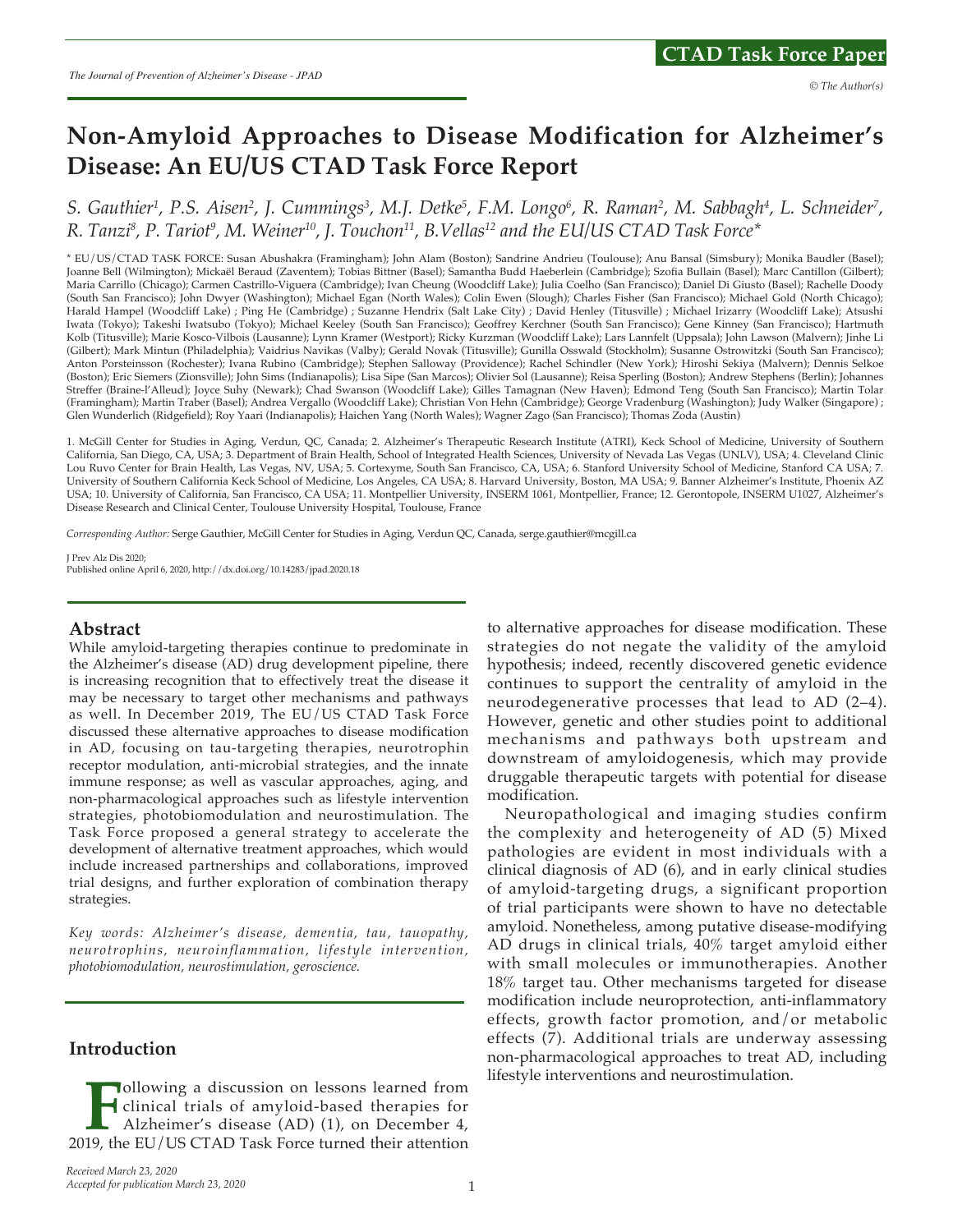### **Anti-tau therapies**

The microtubule-associated protein tau (MAPT, commonly referred to as tau) is the main constituent of the neurofibrillary tangles that are one of the two primary pathological hallmarks of AD. Its normal function is to stabilize microtubules and thus regulate intracellular trafficking, but in AD and other tauopathies, the protein undergoes post-translational modifications that lead to the development of a variety of oligomeric species, tangles, and neuropil threads that may be deposited as aggregates in specific brain regions, disrupting normal cytoskeletal function and protein degradation pathways (8). In the human brain, six isoforms of tau are present, which are classified as either 3R or 4R tau based on the number of repeat domains. Approximately equal levels of 3R and 4R tau are expressed in the normal brain; however, 3R:4R tau imbalances are seen in brains of individuals with tauopathies. In AD, isoform imbalances vary across brain regions and disease progression.

Unlike levels of amyloid beta protein (Aβ), which correlate poorly with cognition, tau levels are associated with both neurodegeneration and cognitive deficits (9). Tau pathology has been shown to follow a characteristic progression pathway in the brain, starting in areas responsible for learning and memory before spreading to cortical areas involved in other cognitive functions (10).

The complex progression of tau pathological events provides multiple potential opportunities for intervention. Anti-tau drugs in development target tau expression, aggregation, degradation, protein modifications (e.g. phosphatase modifiers, kinase inhibitors), microtubule stabilization, and extracellular tau inter-neuronal spread (8). As of February 2019, clinical trials were underway for 17 tau-targeting drugs – seven small molecules and 10 biologics (7). Only one drug, LMTX (TRx0237) – a reduced form of methylene blue, and a tau protein aggregation inhibitor -- is currently being tested in a Phase 3 trial in early AD at  $8 - 16$  mg/day doses versus placebo (NCT03446001). This trial follows two Phase 3 trials in mild and mild to moderate AD (NCT01689246, NCT01689233) and a trial in behavioral variant FTD (NCT01626378) with higher doses, which showed negative results in the primary analysis of clinical efficacy. Biogen has a Phase 2 study underway of the anti-tau agent BIIB092 (gosuranemab) in participants with MCI due to AD or mild AD (NCT03352557). Phase 2 studies in biologically defined populations are also being conducted. For example, Roche/Genentech is conducting two Phase 2 studies of the anti-tau monoclonal antibody semorinemab in participants with prodromal or probable AD confirmed by amyloid positron emission tomography (PET) or cerebrospinal fluid (CSF) testing (NCT03828747). Clinical trials of anti-tau therapeutics have been conducted in other tauopathies, although two recent Phase 2 studies of anti-tau monoclonal antibody therapies (Abbvie's

AABV-8E12 and Biogen's gosuranemab) in participants with progressive supranuclear palsy (PSP) were recently terminated for lack of efficacy (NCT2985879 and NCT03068468, respectively). Non-clinical studies of innovative anti-tau therapies are underway, such as a study that uses engineered tau-degrading intrabodies to target intracellular tau (11).

It is also theoretically possible that early anti-amyloid intervention may attenuate or even preclude downstream effects on tau. That is, non-tau-based treatments could have implications for tau and tangles.

Several challenges face developers of tau-based therapeutics. For tau reduction approaches, it is not known how much reduction is needed, how quickly and safely it can be accomplished, when different interventions might be effective during the course of the disease, and how long drug levels must be maintained to get an effect. Tau biology is complicated with numerous fragments and post-translational modifications associated with tauopathies, yet it remains unclear which tau species are toxic. Moreover, the targets, mechanisms and cellular locations through which such tau species promote degeneration remain to be identified. These issues make the design of clinical trials especially complicated and highlight the need for better tau biomarkers. Recent progress made in the development of tau ligands for PET may improve the efficiency of clinical trials, since tau-PET enables early diagnosis and tracking of disease progression, identifying individuals at risk for faster cognitive decline, and rapidly assessing pharmacodynamic effects of treatments (12). Plasma levels of total tau (t-tau) and neurofilament light (NfL) have been developed as biomarkers of neurodegeneration (13). Still needed are biomarkers that distinguish 3R from 4R tau and that quantify the many different tau species.

### **Neurotrophic strategies**

The neurodegeneration that occurs in AD results from a complicated molecular and biochemical signaling network, likely triggered by Aβ and eventually leading to synaptic dysfunction, loss of dendritic spines, and neurite degeneration (14). Growth factors called neurotrophins regulate neuronal survival, development, and function by binding to cell surface receptors. The signaling networks regulated by these receptors have extensive overlap with those associated with neurodegeneration and modulation of neurotrophin receptors has thus been proposed as a potential therapeutic strategy (15). The Longo lab and others have zeroed in on the p75 neurotrophin receptor (p75NTR) as a therapeutic target for AD. Their working hypothesis, supported by human genomic and proteomic data, along with animal studies is that the p75NTR modulates the complex AD degenerative signaling network and that downregulating its signaling renders oligomeric Aβ unable to promote degeneration (16, 17).

Longo and colleagues have developed small molecule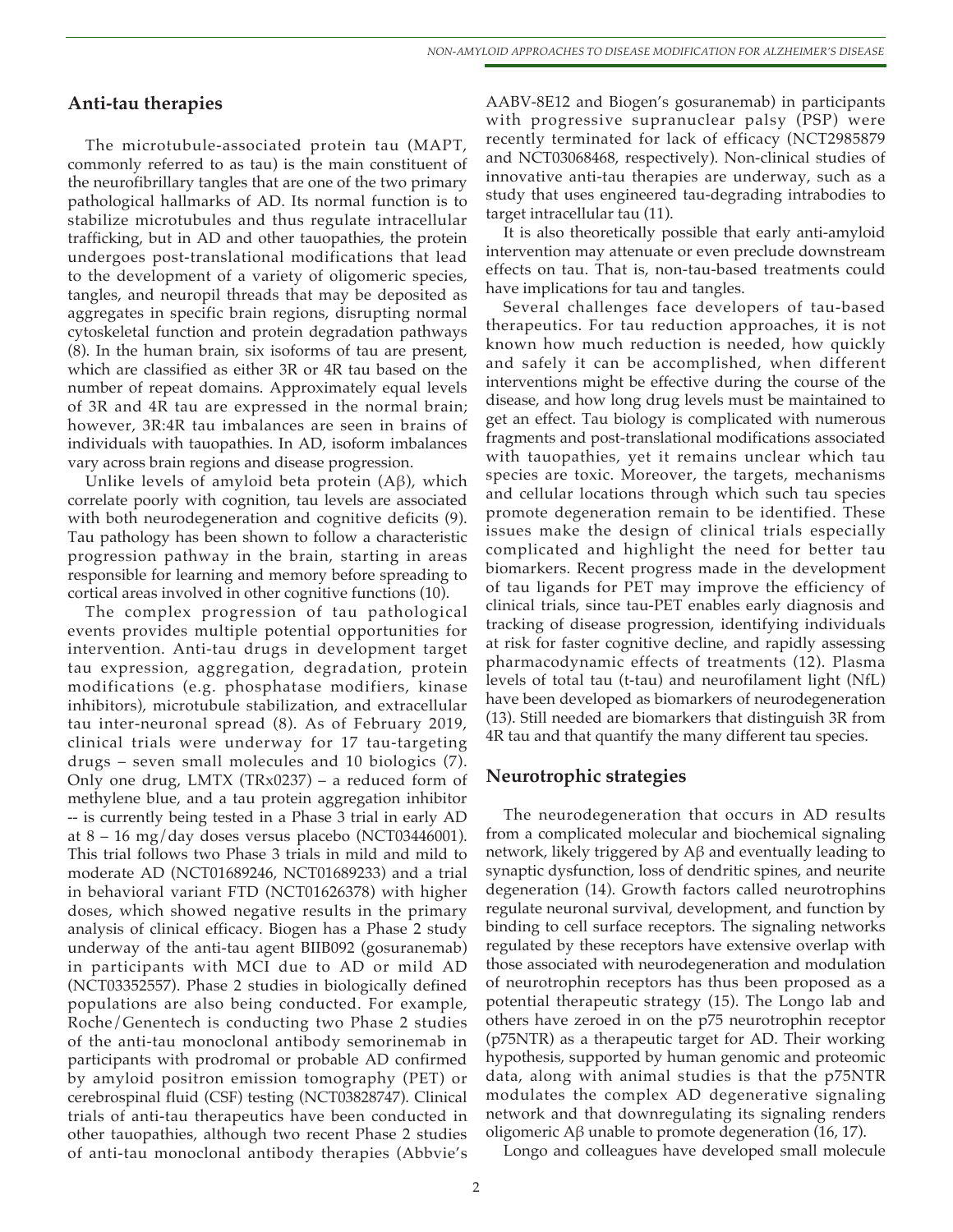ligands that bind to p75NTR, activate survival-promoting signaling, and prevent Aβ-induced neurodegeneration and synaptic impairment (18). One molecule in particular, LM11A-31, has been shown to block Aβ-induced tau phosphorylation, misfolding, oligomerization and mislocalization; reverse late-stage spine degeneration; reverse synaptic impairment; prevent microglial dysfunction; and in wildtype mice suppress age-related basal forebrain cholinergic neuron degeneration (18–20). There is evidence that dendritic spine preservation is associated with cognitive resilience (21).

A Phase 2a pilot study sponsored by PharmatrophiX Inc. and funded in part by the National institute on Aging (NIA) and the Alzheimer Drug Discovery Foundation is underway, testing oral LM11A-31 in participants with mild-to-moderate AD and amyloid positivity assessed by CSF Aβ screening (NCT03069014). With an expected completion in the third quarter of 2020, the trial will assess safety and tolerability as well as cognitive, clinical, biomarker, and imaging exploratory endpoints. LM11A-31 may be effective in other disorders such as Huntington's disease (22), diabetes-induced macular oedema (23), and traumatic brain injury (24).

## **Anti-microbial and anti-inflammatory strategies**

Neuropathological studies of the AD brain show not only amyloid plaques and tau-based tangles but neuroinflammation as well. Indeed, according to the innate immune hypothesis, plaques, tangles, and neuroinflammation orchestrate an innate immune response that has evolved to protect the brain against microbial infection, with Aβ itself acting as an antimicrobial peptide (AMP) in the brain (25, 26). This hypothesis suggests that subclinical microbial infections in the brain rapidly 'seed' Aβ to trap microbes, and that this process drives Aβ neurotoxicity and opsonization (i.e, an 'eat me' signal for microglia to remove axons and synapses) (25). Tangles form in response to microbe invasion to block neurotropic microbe spread. AD risk genes are implicated in the innate immune protection hypothesis, which posits that AD-associated genetic risk variants were evolutionarily conserved to keep Aβ deposition, tangle formation, and gliosis/ neuroinflammation on a 'hair trigger' as a means of protecting a subset of the human species in the advent of a major epidemic of brain infection.

The molecular pathways involved in these processes provide multiple potential therapeutic targets, including the use of anti-viral drugs, antibiotics, blockade of toxic microbial products, and immunization for prevention of subclinical infections; secretase inhibitors and immunotherapies to prevent  $A\beta$  seeding; kinase or phosphatase inhibitors to prevent the development of pathological forms of tau, and anti-inflammatories to suppress neuroinflammation. Gut microbiota may

also play a role in AD pathogenesis by disrupting neuroinflammation and metabolic homeostasis, thus representing another potential intervention target (27).

One example of a bacterial hypothesis and associated strategy is based on the discovery of the bacterium Porphyromonas gingivalis (Pg), most commonly associated with periodontitis, in the brains of AD patients. Toxic virulence factors from the bacterium, proteases called gingipains, have been identified in AD brains, and gingipain levels correlated with tau and ubiquitin pathology. Oral infection of mice with Pg resulted in brain colonization, increased Aβ1-42, and loss of hippocampal neurons, effects that were blocked by COR388, a small-molecule irreversible lysine- gingipain inhibitor. COR388 significantly lowered markers of inflammation in plasma as well as AD-associated APOE fragments in CSF in a small Phase 1b study in mildmoderate AD patients (28), and a large Phase 2/3 study is underway with an interim readout expected in Q4 2020 and topline data in Q4 2021 (NCT03823404).

A retrospective cohort study showed that Herpes simplex virus (HSV)-infected subjects had a nearly 3-fold increased risk of AD but that treatment with anti-viral drugs such as acyclovir brought risk to noninfected levels (29). There is an ongoing phase 2 trial of valacyclovir for patients with mild AD and positive titers for HSV1 and HSV2 (NCT03282916). Trials in AD using doxycycline and minocycline did not show efficacy (30).

Anti-inflammatory strategies are also being pursued. A Phase 2 study underway in participants with late mild cognitive impairment (MCI) or early AD aims to protect neurons against oxidative stress using two small molecule drugs -- tauroursodexycholic acid (TUDCA) and sodium phenylbutyrate -- repurposed by Amylyx Pharmaceutical as AMX0035 (NCT03533257). Yet another Phase 3 study sponsored by AZTherapies, Inc. aims to reduce neuroinflammation by converting microglia from a proinflammatory to phagocytic state to promote clearance of Aβ by using a combination of two marketed drugs, cromolyn and ibuprofen, known as ALZT-OP1 (NCT02547818) (31).

# **Lifestyle intervention strategies and other non-pharmacological approaches**

Multiple epidemiological studies in Europe, the United States, and Canada investigating an observed decline in the prevalence of dementia in recent years have suggested that dementia may be preventable by targeting lifestyle risk factors such as diabetes, hypertension, obesity, physical inactivity, smoking, depression, low education, and social isolation (32). Clinical studies are now beginning to support this assertion. The Systolic Blood Pressure Intervention Trial --Memory and Cognition in Decreased Hypertension (SPRINT MIND) study suggested that intensive blood pressure control may reduce the risk of probable dementia and mild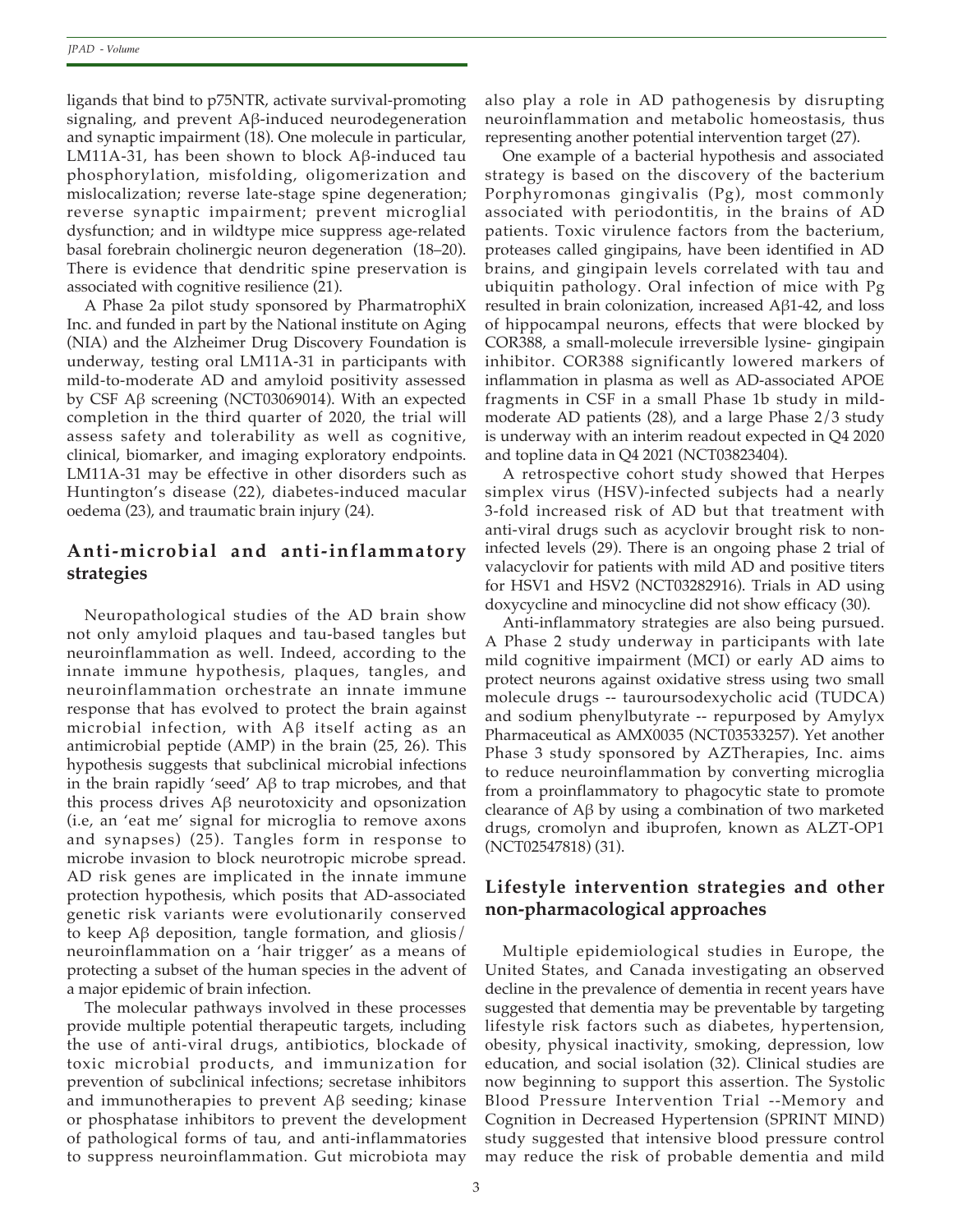cognitive impairment (MCI), although the results were not statistically significant, in part because the SPRINT trial was terminated early based on the significant benefits of blood pressure control on cardiovascular outcomes. The study may have been underpowered for cognitive endpoints (33). Further study is warranted given that a 10-year study in France showed that hypertension was associated with poorer cognition in middle-aged individuals (34).

Multi-domain strategies have focused on lifestyle factors. For example, the Finnish Geriatric Intervention Study to Prevent Cognitive Impairment and Disability (FINGER) trial demonstrated improved or stabilized cognitive function in participants that adhered to an intervention combining diet, physical exercise, cognitive training, and vascular risk monitoring (35). The Multidomain Alzheimer Prevention Trial (MAPT) tested an intervention combining cognitive and physical intervention along with omega-3 polyunsaturated fatty acid supplementation in frail, non-demented, community dwelling adults (36, 37). While MAPT failed to demonstrate significant slowing of cognitive decline, subgroup analyses suggested that individuals with low plasma levels of docosahexaenoic acid (DHA, an omega-3 fatty acid) have more cognitive decline, which appeared to be normalized with omega-3 supplementation(38). The benefits of omega-3 supplementation appeared to be greater in amyloid-positive individuals and in those with increased cardiovascular risk scores (39, 40). Based on the results from FINGER, MAPT, and other multidomain intervention studies, many additional studies are planned, including worldwide FINGERS studies (WW-FINGERS), a network of studies throughout the world that are adapting the multidomain strategies of the FINGER trial to different populations (41).

In addition to physical and cognitive activity, other non-pharmacological strategies are being investigated for their potential to slow cognitive decline and prevent dementia. For example, photobiomodulation (PBM) has been shown to be neuroprotective. In animal models PBM improved memory and normalized markers of AD, oxidative stress and neuroinflammation (42). A pilot study is now underway in participants with probable AD (NCT03405662).

Non-invasive neurostimulation with techniques such as repetitive transcranial magnetic stimulation (rTMS) has been proposed as a treatment for AD (43). Other technological approaches including assistive technologies, smart technologies, and telemedicine may improve the treatment and care of people with AD.

### **GeroSciences**

Given that aging is the major risk factor for AD, therapeutic strategies aimed at the diseases of aging (e.g., frailty) may slow cognitive decline and the development of dementia (44) Considerable research is underway to investigate the relationship between biological aging and neurodegenerative disease. These efforts have coalesced in the emerging field of geroscience (44), which explores whether the physiological hallmarks of aging such as mitochondrial dysfunction, loss of proteostasis, increased cellular senescence, and stem cell exhaustion may contribute to the development of AD pathology and neurodegeneration (45). Identification of biomarkers of aging and elucidation of how the molecular pathways of aging and AD intersect could advance the identification of novel therapeutic targets and next-generation therapies, such as the use of mesenchymal stem cells (46). The links between aging and AD are being explored as one element of the INSPIRE Research Initiative (Barreto JFA in press).

### **Conclusions/moving forward**

While the AD drug development pipeline continues to be dominated by Aβ-targeting therapies, there is increasing recognition that addressing the complexity of AD may require multiple agents and may need to start in early disease stage before pathology becomes irreversible. A "deep biology" view, such as that proposed by advocates of p75NTR modulation, posits that key 'hub' targets may enable modulation of multiple mechanisms (e.g. resilience to both Aβ and tau) and that key components of pathology could be reversible (e.g. spines, synaptic function). A single treatment could thus promote synaptic function and slow progression and prevent upstream tau aggregation and oligomer formation.

Given the importance of tau in the development of AD, and reflecting the recently proposed Research Framework (47), CTAD Task Force members advocated assessment of both  $\text{A}\beta$  and tau levels in all clinical trials. The A-T+N+ AD phenotype is common and should be targeted for anti-tau trials. A suggestion was made to name this phenotype Dementia Associated and Neurofibrillary tangle Neuroimaging Abnormality (DANNA). Tau imaging may provide a biological outcome, at least in Phase 2 studies, although the Task Force recognized that amyloid and/or tau PET imaging adds substantial subject and trial burden and cost. Other suggestions that could accelerate the development of anti-tau therapies include using basket designs that include participants with other tauopathies such as frontotemporal degeneration (FTD), progressive supranuclear palsy (PSP), and corticobasal degeneration (CBD). While such trials would include participants with heterogeneous presentations, an outcome assessment such as Goal Attainment Scaling (GAS) could enable capture of clinically meaningful outcomes from diverse participants. This tool enables patients, caregivers, and clinicians, to set goals for treatment using a standardized guided interview, followed by an assessment of whether those goals have been attained (48, 49).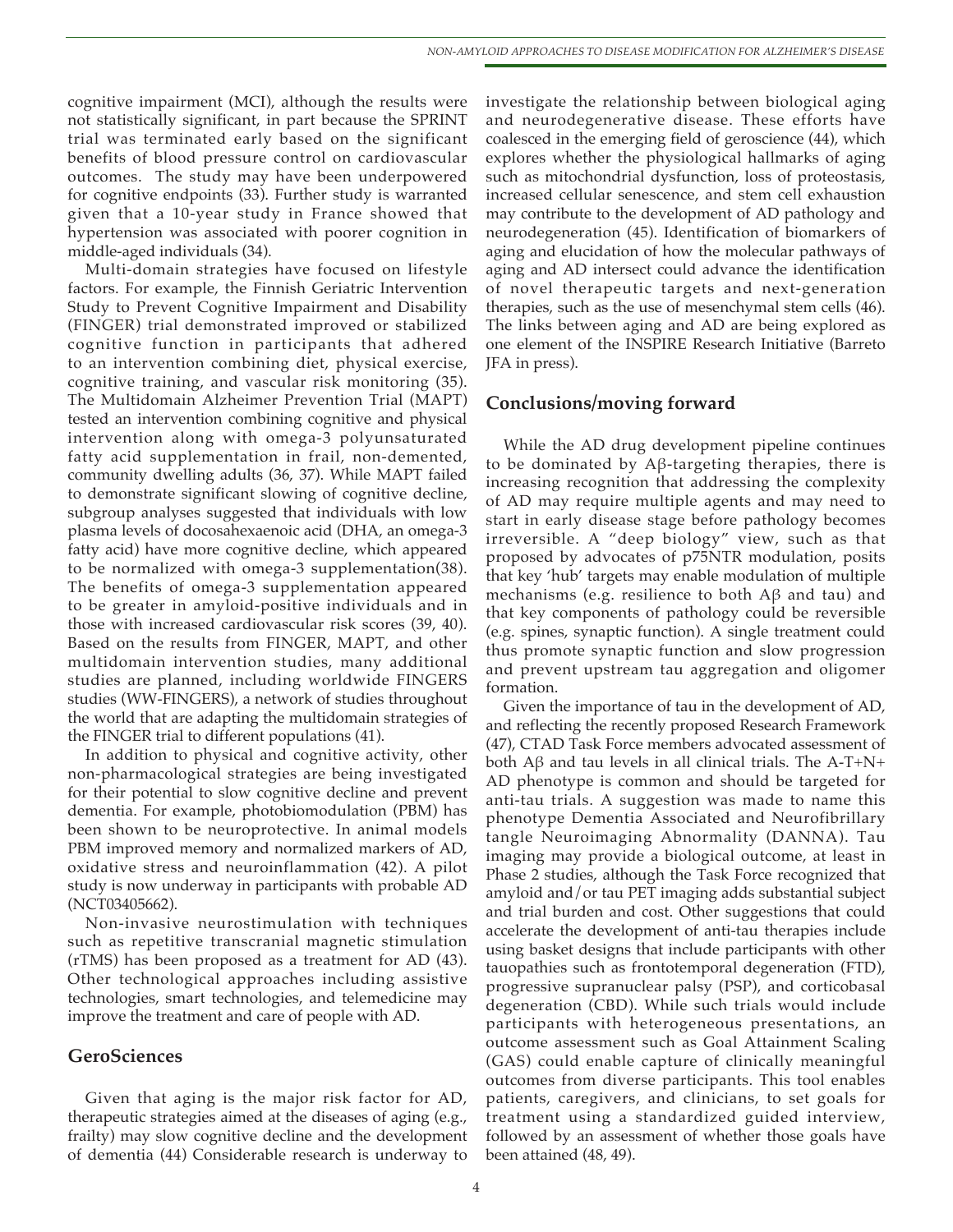The Task Force suggested that combination therapy may be required to tackle such a complex disease as AD (50). They also advocated employing other innovative clinical trial methodologies to accelerate development of alternative approaches.

The Task Force proposed a general strategy to accelerate the development of alternative treatment approaches, which would include:

- Increased partnerships in the pre-competitive space with increased sharing of granular level data, shared biomarkers, statistical approaches, information on site performance
- Innovative trial design
- More collaborative approaches to recruitment and retention of participants for clinical trials with a focus on participation of representative populations.

*Acknowledgements:* The authors thank Lisa J. Bain for assistance in the preparation of this manuscript.

*Conflicts of interest:* The Task Force was partially funded by registration fees from industrial participants. These corporations placed no restrictions on this work. Dr. Gauthier is a member of scientific advisory boards for Biogen, Boehringer-Ingelheim, and TauRx; and a member of the DSMB for ADCS, ATRI, and Banner Health; Dr. Aisen reports grants from Janssen, grants from NIA, grants from FNIH, grants from Alzheimer's Association, grants from Eisai, personal fees from Merck, personal fees from Biogen, personal fees from Roche, personal fees from Lundbeck, personal fees from Proclara, personal fees from Immunobrain Checkpoint, outside the submitted work; Dr. Cummings is a consultant for Acadia, Actinogen, AgeneBio, Alkahest, Alzheon, Annovis, Avanir, Axsome, Biogen, Cassava, Cerecin, Cerevel, Cognoptix, Cortexyme, EIP Pharma, Eisai, Foresight, Gemvax, Green Valley, Grifols, Karuna, Nutricia, Orion, Otsuka, Probiodrug, ReMYND, Resverlogix, Roche, Samumed, Samus Therapeutics, Third Rock, Signant Health, Sunovion, Suven, United Neuroscience pharmaceutical and assessment companies, and the Alzheimer Drug Discovery Foundation; and owns stock in ADAMAS, BioAsis, MedAvante, QR Pharma, and United Neuroscience. Dr. Detke reports personal fees, non-financial support and other from Cortexyme, during the conduct of the study; personal fees and other from Embera, personal fees and other from Evecxia, personal fees from NIH, outside the submitted work; Dr Kramer is an employee of Eisai Company, Ltd; Dr Longo has equity in and consults for PharmatrophiX, a company focused on the development of small molecule modulators for neurotrophin receptors. He is also a co-inventor on related patent applications. Dr. Raman reports grants from NIH, grants from Eli Lilly, grants from Eisai, outside the submitted work; Dr Sabbagh reports personal fees from Allergan, personal fees from Biogen, personnal fees from Grifols, personal fees from vTV Therapeutics, personal fees from Sanofi, personal fees from Neurotrope, personal fees from Cortexyme, other from Neurotrope, other from uMethod, other from Brain Health Inc, other from Versanum Inc, other from Optimal Cognitive Health Company, outside the submitted work; Dr. Schneider reports grants and personal fees from Eli Lilly, personal fees from Avraham, Ltd, personal fees from Boehringer Ingelheim, grants and personal fees from Merck, personal fees from Neurim, Ltd, personal fees from Neuronix, Ltd, personal fees from Cognition, personal fees from Eisai, personal fees from Takeda, personal fees from vTv, grants and personal fees from Roche/Genentech, grants from Biogen, grants from Novartis, personal fees from Abbott, grants from Biohaven, grants from Washington Univ/ NIA DIAN-TU, personal fees from Samus, outside the submitted work; Dr. Tanzi is a consultant and shareholder in AZTherapies, Amylyx, Promis, Neurogenetic Pharmaceuticals, Cerevance, and DRADS Capital; Dr. Tariot reports personal fees from Acadia , personal fees from AC Immune, personal fees from Axsome, personal fees from BioXcel, personal fees from Boehringer-Ingelheim, personal fees from Brain Test Inc., personal fees from Eisai, personal fees from eNOVA, personal fees from Gerontological Society of America, personal fees from Otuska & Astex, personal fees from Syneos, grants and personal fees from Abbvie, grants and personal fees from Avanir, grants and personal fees from Biogen, grants and personal fees from Cortexyme, grants and personal fees from Genentech, grants and personal fees from Lilly, grants and personal fees from Merck & Co, grants and personal fees from Roche, grants from Novartis, grants from Arizona Department of Health Services, grants from National Institute on Aging, other from Adamas, outside the submitted work; In addition, Dr. Tariot has a patent U.S. Patent # 11/632,747, "Biomarkers of Neurodegenerative disease." issued; Dr. Weiner is the PI of The Alzheimer's Disease Neuroimaging Initiative (ADNI) and the Brain Health Registry. I am a Professor at University of California San Francisco; Dr. Touchon has received personnal fees from Regenlife and is JPAD associated Editor and part of the CTAD organizing committee; Dr. Vellas reports grants from Lilly, Merck, Roche,

Lundbeck, Biogen, grants from Alzheimer's Association, European Commission, personal fees from Lilly, Merck, Roche, Biogen, outside the submitted work

*Open Access:* This article is distributed under the terms of the Creative Commons Attribution 4.0 International License (http://creativecommons.org/ licenses/by/4.0/), which permits use, duplication, adaptation, distribution and reproduction in any medium or format, as long as you give appropriate credit to the original author(s) and the source, provide a link to the Creative Commons license and indicate if changes were made.

#### **References**

- 1. Aisen, PS, Cummings, J, Doody, R, Kramer, L, Salloway, S, et al. The Future of Anti-Amyloid Trials. J Prev Alz Dis.
- 2. Kunkle BW, Grenier-Boley B, Sims R, Bis JC, Damotte V, Naj AC, et al. Genetic meta-analysis of diagnosed Alzheimer's disease identifies new risk loci and implicates Aβ, tau, immunity and lipid processing. Nat Genet. 2019;51(3):414– 30.
- 3. Suh J, Choi SH, Romano DM, Gannon MA, Lesinski AN, Kim DY, et al. ADAM10 missense mutations potentiate β-amyloid accumulation by impairing prodomain chaperone function. Neuron. 2013 Oct 16;80(2):385–401.
- 4. Jansen IE, Savage JE, Watanabe K, Bryois J, Williams DM, Steinberg S, et al. Genome-wide meta-analysis identifies new loci and functional pathways influencing Alzheimer's disease risk. Nat Genet. 2019;51(3):404–13.
- 5. Long JM, Holtzman DM. Alzheimer Disease: An Update on Pathobiology and Treatment Strategies. Cell. 2019 Oct 3;179(2):312–39.
- 6. Schneider JA, Arvanitakis Z, Bang W, Bennett DA. Mixed brain pathologies account for most dementia cases in community-dwelling older persons. Neurology. 2007 Dec 11;69(24):2197–204.
- 7. Cummings J, Lee G, Ritter A, Sabbagh M, Zhong K. Alzheimer's disease drug development pipeline: 2019. Alzheimers Dement (N Y). 2019;5:272–93.
- Congdon EE, Sigurdsson EM. Tau-targeting therapies for Alzheimer disease. Nat Rev Neurol. 2018 Jul;14(7):399–415.
- Digma LA, Madsen JR, Reas ET, Dale AM, Brewer JB, Banks SJ, et al. Tau and atrophy: domain-specific relationships with cognition. Alzheimer's Research & Therapy. 2019 Jul 27;11(1):65.
- 10. Schwarz AJ, Yu P, Miller BB, Shcherbinin S, Dickson J, Navitsky M, et al. Regional profiles of the candidate tau PET ligand 18 F-AV-1451 recapitulate key features of Braak histopathological stages. Brain. 2016 May 1;139(5):1539– 50.
- 11. Gallardo G, Wong CH, Ricardez SM, Mann CN, Lin KH, Leyns CEG, et al. Targeting tauopathy with engineered tau-degrading intrabodies. Mol Neurodegener. 2019 22;14(1):38.
- 12. Hanseeuw BJ, Betensky RA, Jacobs HIL, Schultz AP, Sepulcre J, Becker JA, et al. Association of Amyloid and Tau With Cognition in Preclinical Alzheimer Disease: A Longitudinal Study. JAMA Neurol. 2019 Jun 3;
- Zetterberg H, Burnham SC. Blood-based molecular biomarkers for Alzheimer's disease. Molecular Brain. 2019 Mar 28;12(1):26.
- 14. Eisenberg D, Jucker M. The amyloid state of proteins in human diseases. Cell. 2012 Mar 16;148(6):1188–203.
- 15. Longo FM, Massa SM. Small-molecule modulation of neurotrophin receptors: a strategy for the treatment of neurological disease. Nat Rev Drug Discov. 2013 Jul;12(7):507–25.
- 16. Knowles JK, Rajadas J, Nguyen T-VV, Yang T, LeMieux MC, Vander Griend L, et al. The p75 neurotrophin receptor promotes amyloid-beta(1-42)-induced neuritic dystrophy in vitro and in vivo. J Neurosci. 2009 Aug 26;29(34):10627– 37.
- 17. Counts SE, He B, Prout JG, Michalski B, Farotti L, Fahnestock M, et al. Cerebrospinal Fluid proNGF: A Putative Biomarker for Early Alzheimer's Disease. Curr Alzheimer Res. 2016;13(7):800–8.
- 18. Yang T, Knowles JK, Lu Q, Zhang H, Arancio O, Moore LA, et al. Small molecule, non-peptide p75 ligands inhibit Abeta-induced neurodegeneration and synaptic impairment. PLoS ONE. 2008;3(11):e3604.
- 19. Xie Y, Meeker RB, Massa SM, Longo FM. Modulation of the p75 neurotrophin receptor suppresses age-related basal forebrain cholinergic neuron degeneration. Sci Rep. 2019 Mar 27;9(1):5273.
- Nguyen T-VV, Shen L, Vander Griend L, Quach LN, Belichenko NP, Saw N, et al. Small molecule p75NTR ligands reduce pathological phosphorylation and misfolding of tau, inflammatory changes, cholinergic degeneration, and cognitive deficits in AβPP(L/S) transgenic mice. J Alzheimers Dis. 2014;42(2):459–83.
- 21. Boros BD, Greathouse KM, Gentry EG, Curtis KA, Birchall EL, Gearing M, et al. Dendritic spines provide cognitive resilience against Alzheimer's disease. Ann Neurol. 2017 Oct;82(4):602–14.
- Simmons DA, Belichenko NP, Ford EC, Semaan S, Monbureau M, Aiyaswamy S, et al. A small molecule p75NTR ligand normalizes signalling and reduces Huntington's disease phenotypes in R6/2 and BACHD mice. Hum Mol Genet. 2016 15;25(22):4920–38.
- Elshaer SL, Alwhaibi A, Mohamed R, Lemtalsi T, Coucha M, Longo FM, et al. Modulation of the p75 neurotrophin receptor using LM11A-31 prevents diabetes-induced retinal vascular permeability in mice via inhibition of